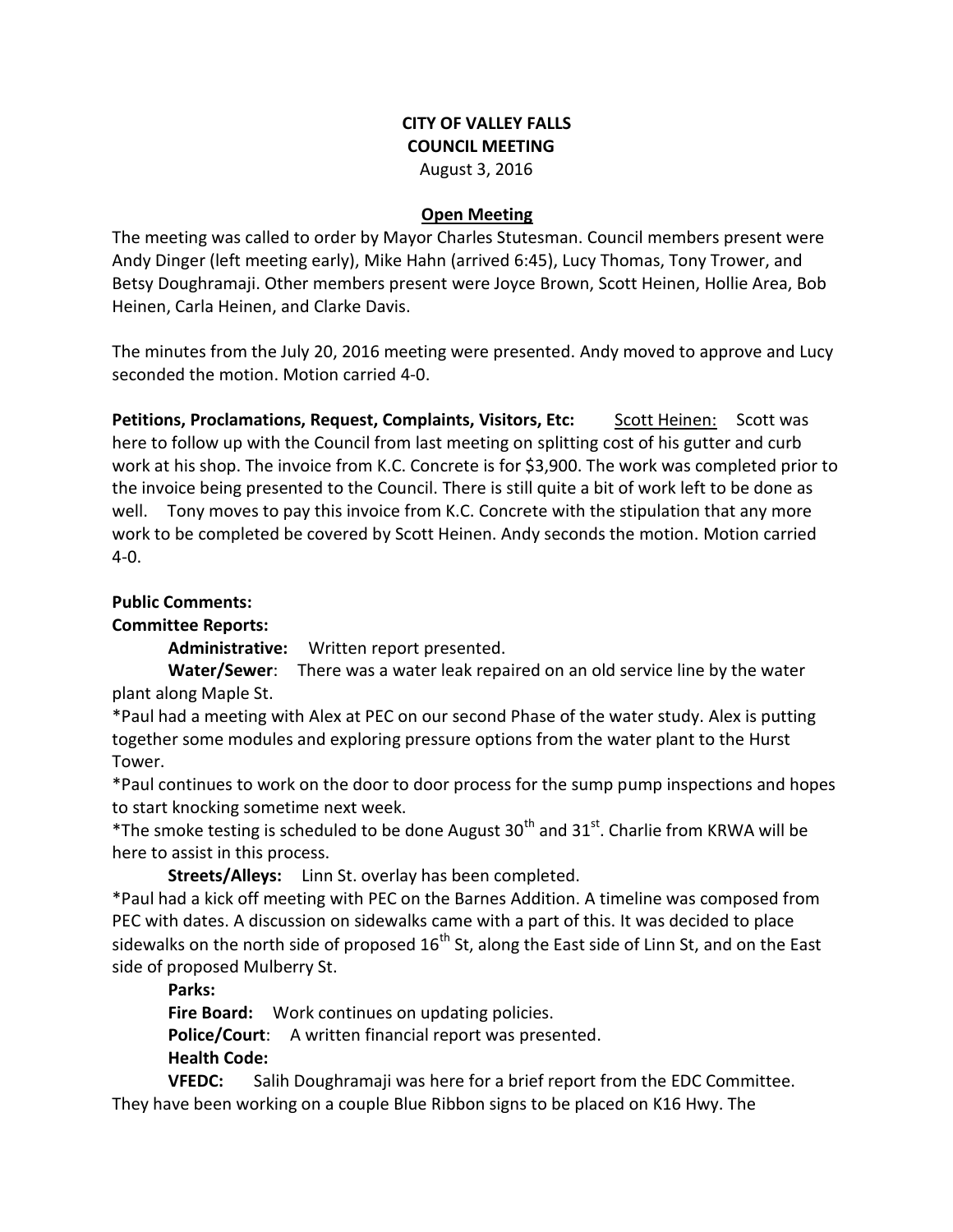Committee has been in contact with KDOT. While in contact the Committee has found if they place the two signs in City limits and if they share a pole with an existing sign, that it is much easier to get permission from KDOT. They are looking at two 36"X36" signs at a cost of \$118 per sign and were hoping the City would assist in the cost. Andy moves to approve the purchase of two signs with the stipulation of KDOT approval. Betsy seconds the motion. Motion carried 4-0. Paul will get in contact with KDOT to confirm approval before the signs are ordered.

### **Swimming Pool:**

**Old Business:** Condemnation: Dennis Foster continues his process. There was no contact from any of the property owners requesting a hearing and no remediation that has been done. Dennis will proceed with the resolution and the publications necessary to continue.

Randy & Brandy Schmelzle: Brandy has sent a request for reimbursement of approx \$4,700. After short discussion the Council still accepts the report from the City insurance stating that the City shows no fault and that this was an act of nature. The Council feels they cannot pay out any reimbursement. The maintenance schedule, smoke testing, and sump pump inspection process continues.

New Swimming Pool Update: The ballot question on the 1% sales tax passed with a yes and the City will begin working through the process of building a new pool. Rick Ensz sent over a time line and schedule. There will be a special meeting on Tuesday August  $9<sup>th</sup>$  at 6:30pm in City Hall. This meeting is to approve the Ordinance for designating the Public Building Commission and to approve the Resolution of members for the PBC.

City Sponsored BBQ: Details of the City sponsored dinner/BBQ were discussed. Bob and Carla Heinen arrived and joined in on the discussion. This is a free dinner sponsored by the City and Tony is donating his time to prepare the meat. The discussion was to start the dinner at 6:00pm. There will be a beer garden type set up in the park and it was discussed to contact Jason and Jackie Delong to see if they would have interest in participating in the sale of beer. There will be some entertainment from the Little Dancers and then music to follow around 8:00pm. The Council will continue to work through the details for a nice gathering in the Park.

**New Business:** BCBS Annual Renewal: The annual renewal for BCBS insurance is due by the end of August. Denise presented the new premium amounts to the council for review. It shows our premiums have gone down a little this year. Betsy moved to approve BCBS. Lucy seconds the motion. Motion carried 4-0.

Resolution II RHID: A packet of information on the RHID that includes steps and a timeline to complete the incentive was handed out to the Council. The Council wanted to take some time to read through the information and line out some of the details prior to approving anything. The next step in the process is to approve Resolution II and the Council will discuss and approve this at the next meeting.